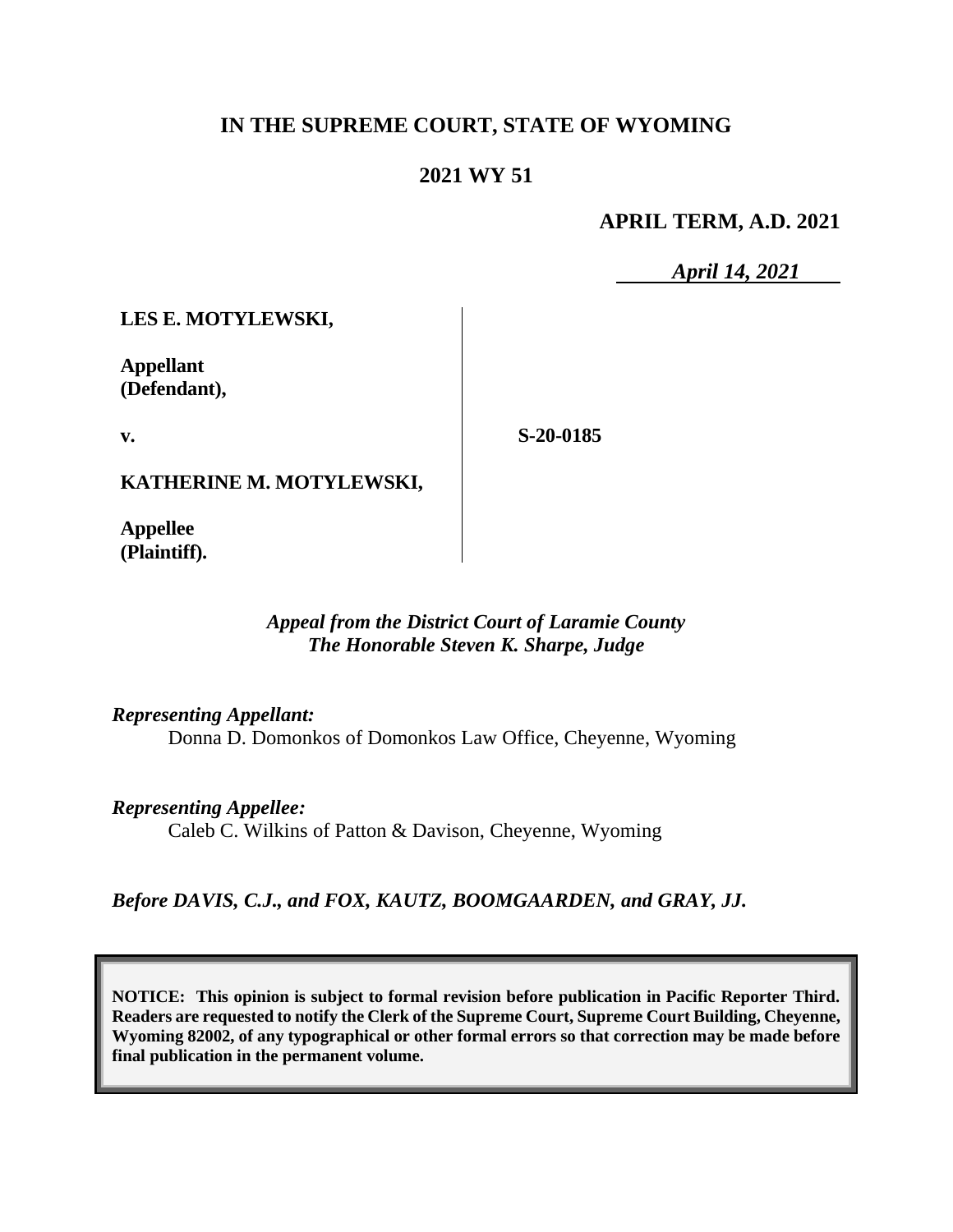## **DAVIS**, **Chief Justice**.

[¶1] In response to a petition to revive a judgment against him, Les Motylewski asserted a claim for recoupment. The district court found that Mr. Motylewski had an opportunity to fully litigate that claim in a prior proceeding and that it was therefore barred by res judicata. We affirm.

## **ISSUES**

[¶2] Mr. Motylewski presents a single issue on appeal, which we rephrase as follows:

Did the district court err in ruling that res judicata barred Mr. Motylewski's claim for recoupment?

## **FACTS**

[¶3] Les and Katherine Motylewski divorced in February of 2006. Under the stipulated divorce decree, Mr. Motylewski was awarded the marital home and Ms. Motylewski was ordered to execute a waiver of homestead. Ms. Motylewski's interest in the marital home was to constitute a lien on the real property until such time as Mr. Motylewski made the cash payment the decree ordered. The cash payment provision required:

> [Mr. Motylewski] shall pay to [Ms. Motylewski] a cash payment of Twenty-Three Thousand Dollars (\$23,000) no later than sixty (60) days from the date this decree is entered, and that [Ms. Motylewski] is hereby awarded judgment for said \$23,000.

[¶4] The decree allowed Ms. Motylewski to reside in the marital home without interference for sixty days from the date it was entered. After sixty days, she was to deliver the marital home to Mr. Motylewski with all major appliances, including the washer and dryer.

[¶5] Approximately three months after entry of the decree, Ms. Motylewski filed a motion for order to show cause asking that Mr. Motylewski be held in contempt for failing to pay her the \$23,000. He filed a competing motion on June 29, 2006, alleging that he had not paid the amount due under the decree because she had trashed the marital home. He argued that he had to expend funds to return it to a semi-livable condition, and that the major appliances had not been left in the home as required. He requested that Ms. Motylewski be held in contempt and sanctioned. He further requested that the decree be modified to eliminate his obligation to pay the \$23,000, or that he be given credit for the amounts he expended to repair the home.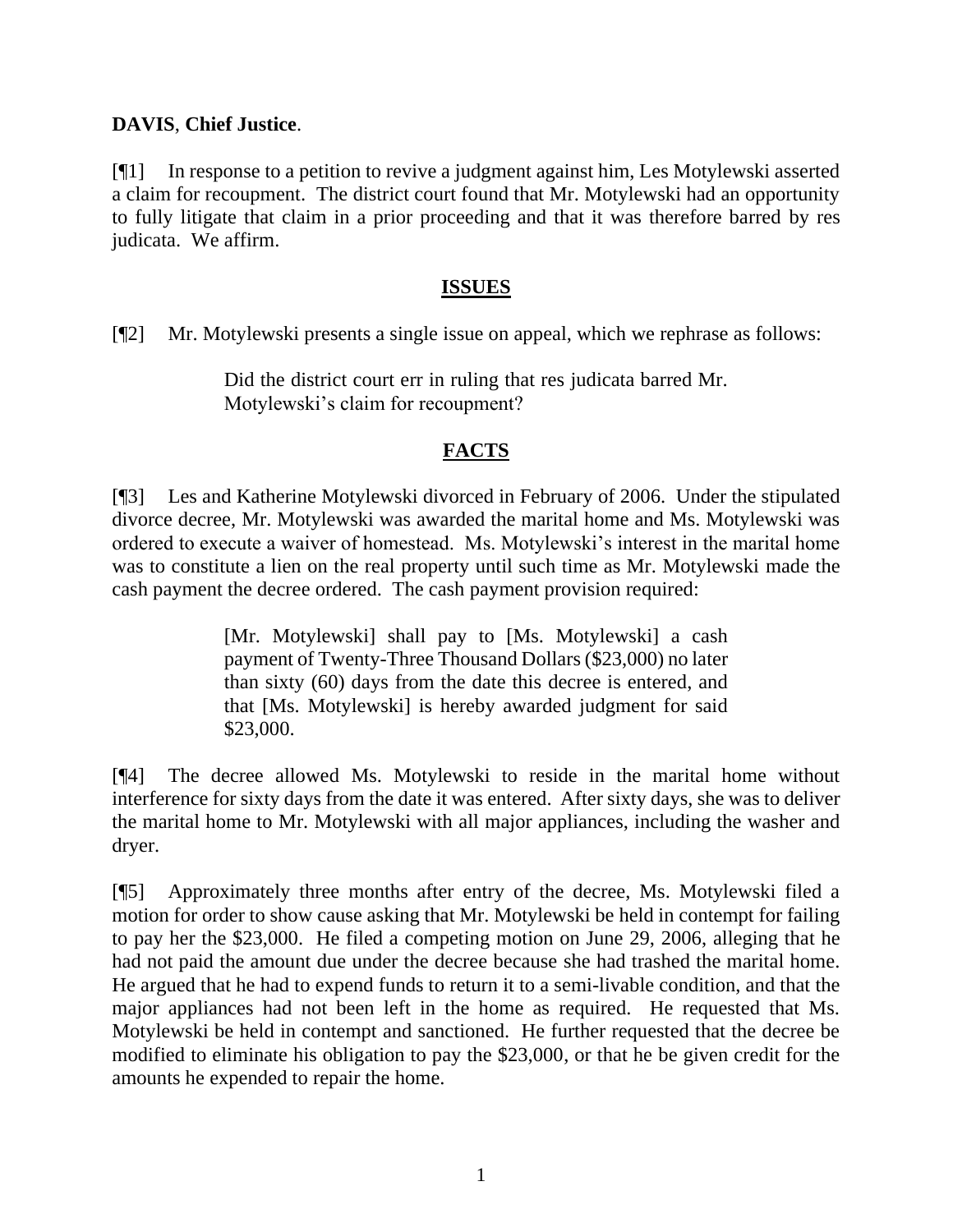[¶6] The district court heard the contempt motions on July 6, 2006, when both parties appeared in person with their respective attorneys. On August 4, 2006, the district court entered an order denying the motions, stating only that "both parties' Motion [sic] for Order to Show Cause are hereby denied." Mr. Motylewski did not appeal that order.

[¶7] In 2011, Ms. Motylewski filed for bankruptcy, and the bankruptcy court trustee demanded that Mr. Motylewski pay the \$23,000 judgment. That demand did not induce him to pay.

[¶8] In 2014, Mr. Motylewski filed a separate action in the district court, Docket No. 182-463. The complaint contained three causes of action: (1) equitable offset; (2) quiet title; and (3) declaratory judgment, and it also sought a declaration that the \$23,000 judgment no longer operated as a lien against the marital home. It also sought a reasonable offset for Ms. Motylewski's failure to return the home in a habitable condition with all appliances. Ms. Motylewski filed a counterclaim seeking to enforce the \$23,000 judgment.

[¶9] On March 21, 2017, the district court dismissed Mr. Motylewski's complaint for failure to state a claim. On April 14, 2017, in that same action, Mr. Motylewski filed a request to set aside the \$23,000 judgment on equitable grounds. On December 7, 2018, the court denied that motion and dismissed Ms. Motylewski's counterclaim, holding that she should have sought revival of the judgment in the underlying divorce action. Mr. Motylewski did not appeal the dismissal of his complaint.

[¶10] On January 14, 2020, Ms. Motylewski filed a petition to revive the \$23,000 judgment. The district court ordered Mr. Motylewski to appear and show cause why the judgment should not be revived, and following a hearing, it ordered the parties to brief their claims, including whether res judicata barred the recoupment claim. On June 24, 2020, the court granted Ms. Motylewski's petition to revive the judgment. It rejected Mr. Motylewski's equitable defenses, found that res judicata barred his recoupment claim, and held that he had failed to show that the judgment should not be revived. Mr. Motylewski timely appealed.

## **STANDARD OF REVIEW**

[¶11] Mr. Motylewski asserts the district court erred in ruling that res judicata barred his claim for recoupment. The question of whether res judicata bars a claim is one of law, which we review de novo. *Womack v. Swan*, 2018 WY 27, ¶ 17, 413 P.3d 127, 135 (Wyo. 2018); *Willis v. Davis*, 2010 WY 149, ¶ 10, 243 P.3d 568, 570 (Wyo. 2010). We review a district court's findings of fact for clear error. *Osborn v. Kilts*, 2006 WY 142, ¶ 6, 145 P.3d 1264, 1266 (Wyo. 2006) (citing *Baker v. Pike*, 2002 WY 34, ¶ 9, 41 P.3d 537, 541 (Wyo. 2002)).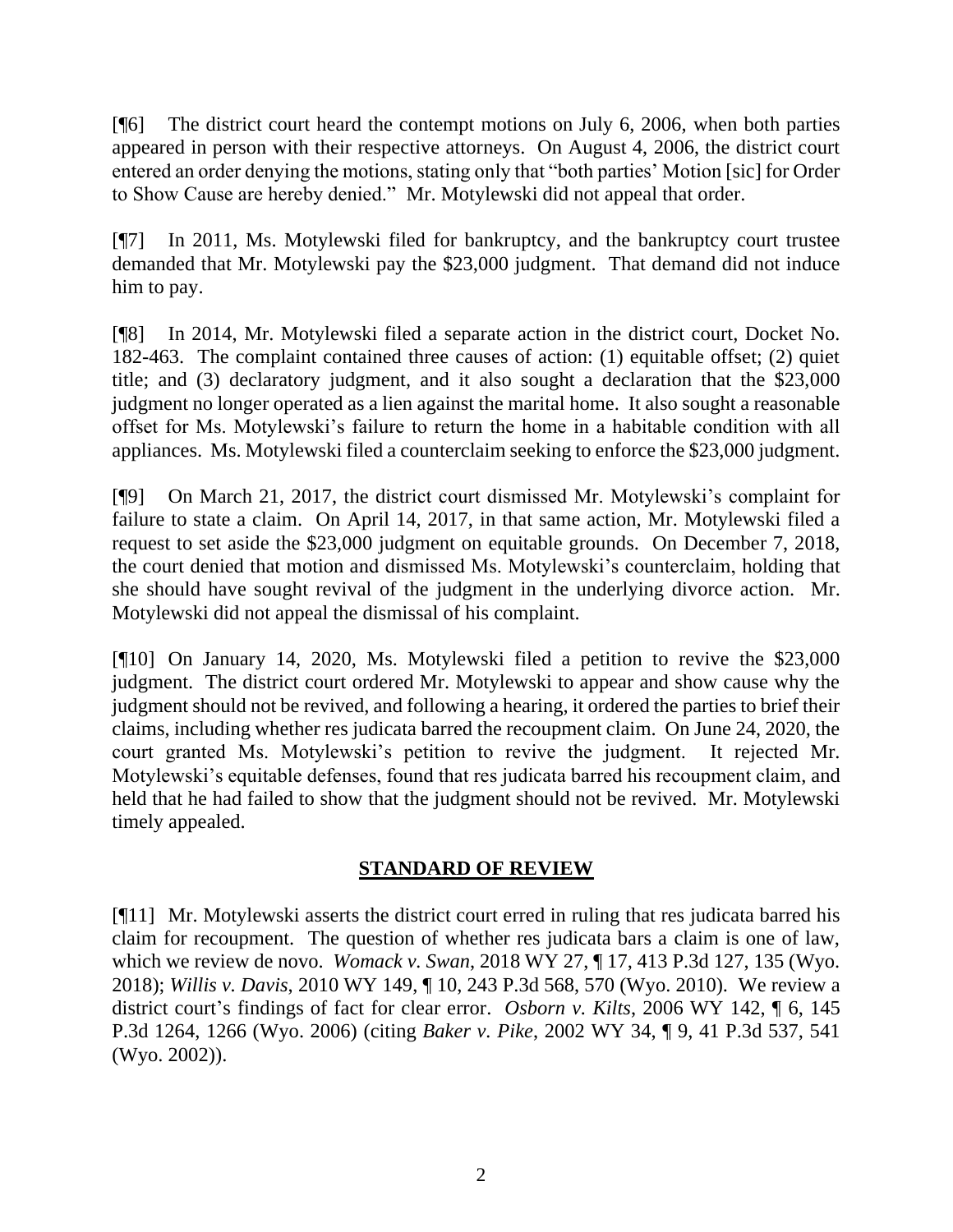## **DISCUSSION**

[¶12] Res judicata bars litigation of issues that were or could have been determined in a prior proceeding. *Tozzi v. Moffett*, 2018 WY 133, ¶ 16, 430 P.3d 754, 760 (Wyo. 2018). "[It] generally prevents parties from presenting the same claim in subsequent actions once that claim has been adjudicated." *Rigdon v. Rigdon*, 2018 WY 78, ¶ 12, 421 P.3d 1069, 1073 (Wyo. 2018). We examine four factors to determine if res judicata bars a claim: (1) is there identity of parties; (2) is there identity of subject matter; (3) are the issues the same and do they relate to the subject matter; and (4) are the capacities of the persons identical in reference to both the subject matter and the issues between them. *Rigdon*, ¶ 13, 421 P.3d at 1073.

[¶13] The district court found that Mr. Motylewski raised the same claim for recoupment in the 2006 contempt proceedings and continued to raise it in subsequent proceedings. It concluded (record citations omitted):

> In 2006, after Defendant failed to pay the \$23,000.00 judgment, the parties filed cross motions for contempt of court. In Defendant's motion, he specifically raised his claim for offset. A hearing on the motions was on July 6, 2006. Unfortunately, a transcript is not available. Defendant claims the court advised the parties to reach an agreement on their own. Defendant states that based on the "agreement" he no longer believed he owed the judgment. There is nothing in Docket No. 164-909 that demonstrates the court's oral representations. Rather, the only document related to the cross motions for contempt is the court's order denying both motions. Because the court denied Defendant's motion for contempt and request for an offset in 2006, Defendant's claim for recoupment is barred by *res judicata*.

[¶14] Mr. Motylewski contends that the district court erred because the issues and subject matter in the 2006 contempt proceeding differed from his recoupment defense in the revival action. He argues that his recoupment claim is a defense that arises out of Ms. Motylewski's claim for revival, and that in the contempt action he was asserting a possible sanction but not raising a recoupment defense. He further argues that the record contains no evidence that his recoupment claim was fully adjudicated on the merits. His arguments find no support in our precedent.

[¶15] In *Breen v. Black*, 2015 WY 96, ¶ 3, 353 P.3d 725, 727 (Wyo. 2015), a divorce decree required Breen and Black to share in certain of their children's medical costs. When Breen filed a motion to compel Black's performance, Black asserted that Breen owed him more in medical costs than she was claiming to be owed. *Id.* ¶ 5, 353 P.3d at 727. Black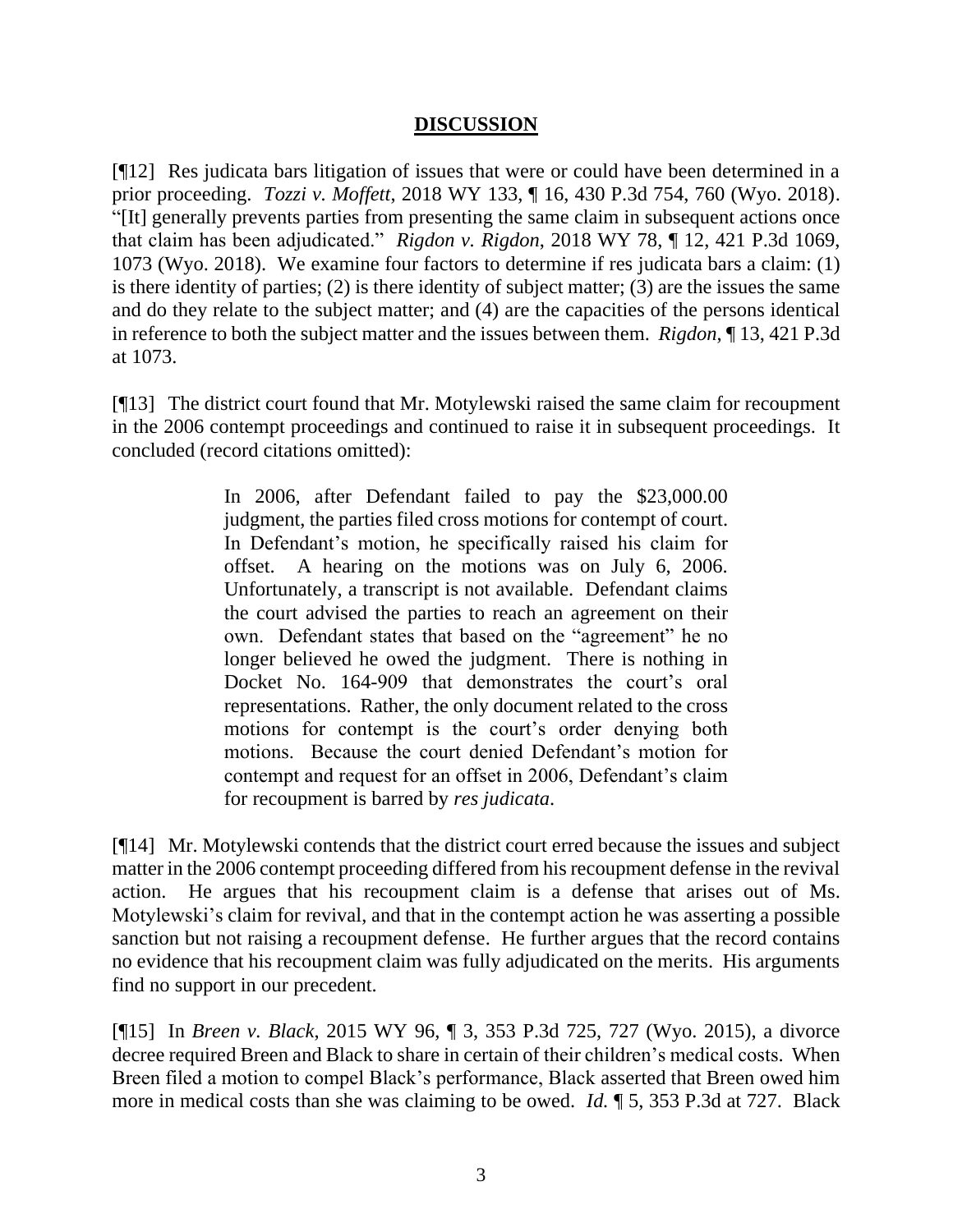did not prove his defense, and he ultimately agreed to pay the entire amount claimed by Breen. *Id.* ¶ 6, 353 P.3d at 727. When the district court granted Breen the relief she requested, Black did not appeal, and instead he filed a motion over a year later to hold Breen in contempt for failing to pay her share of the same expenses Black asserted in the prior proceeding. *Id.* ¶ 8, 353 P.3d at 728. We held that res judicata barred his claim.

> Although he was in the position of responding to Breen's efforts to hold him in contempt, we see no reason why Black could not have proven his setoff or claim he pled in 2012, nor why he should be allowed a second bite at the apple. This Court has long abided by the rule that a party should not be permitted to subsequently litigate facts which he could have raised but failed to raise or prove in a prior action that concerned the same subject matter. That rule protects the opposing party from having to expend excessive time and money in defending against an alleged liability in several proceedings rather than in one, and it carries the systemic benefit of avoiding unnecessary and unduly prolonged litigation. *Davis v. Davis*, 56 Wyo. 524, 534-35, 111 P.2d 124, 127 (Wyo. 1941). We can think of few places where such limitations can provide more benefit to courts, litigants, and the litigants' children than in post-divorce proceedings.

*Id.* ¶ 19, 353 P.3d at 729.

[¶16] We adhered to that same principal in *Golden v. Guion*, 2016 WY 54, ¶¶ 18-31, 375 P.3d 719, 724-27 (Wyo. 2016), when Golden repeatedly attempted to excuse her performance under the divorce decree based on Guion's alleged damage to her personal property. We found that Golden's property damage claim was the subject of an earlier contempt proceeding and that therefore res judicata barred any subsequent claims to make an adjustment on that basis. *Id.* ¶ 31, 375 P.3d at 726-27. We acknowledged that while we understood that Golden strongly disagreed with the district court's handling of the personal property issue, she had had her day in court on it, and "our law does not allow litigants multiple opportunities to present the same argument and issues to the court hoping for a different resolution." *Id.*

[¶17] In Mr. Motylewski's 2006 contempt motion, he requested that the district court (emphasis added):

> 1. Issue an Order to Show Cause to the Plaintiff as to why she should not be held in contempt of the Divorce Decree; and at hearing, thereof, hold her in contempt and sanction her, accordingly; **and,**